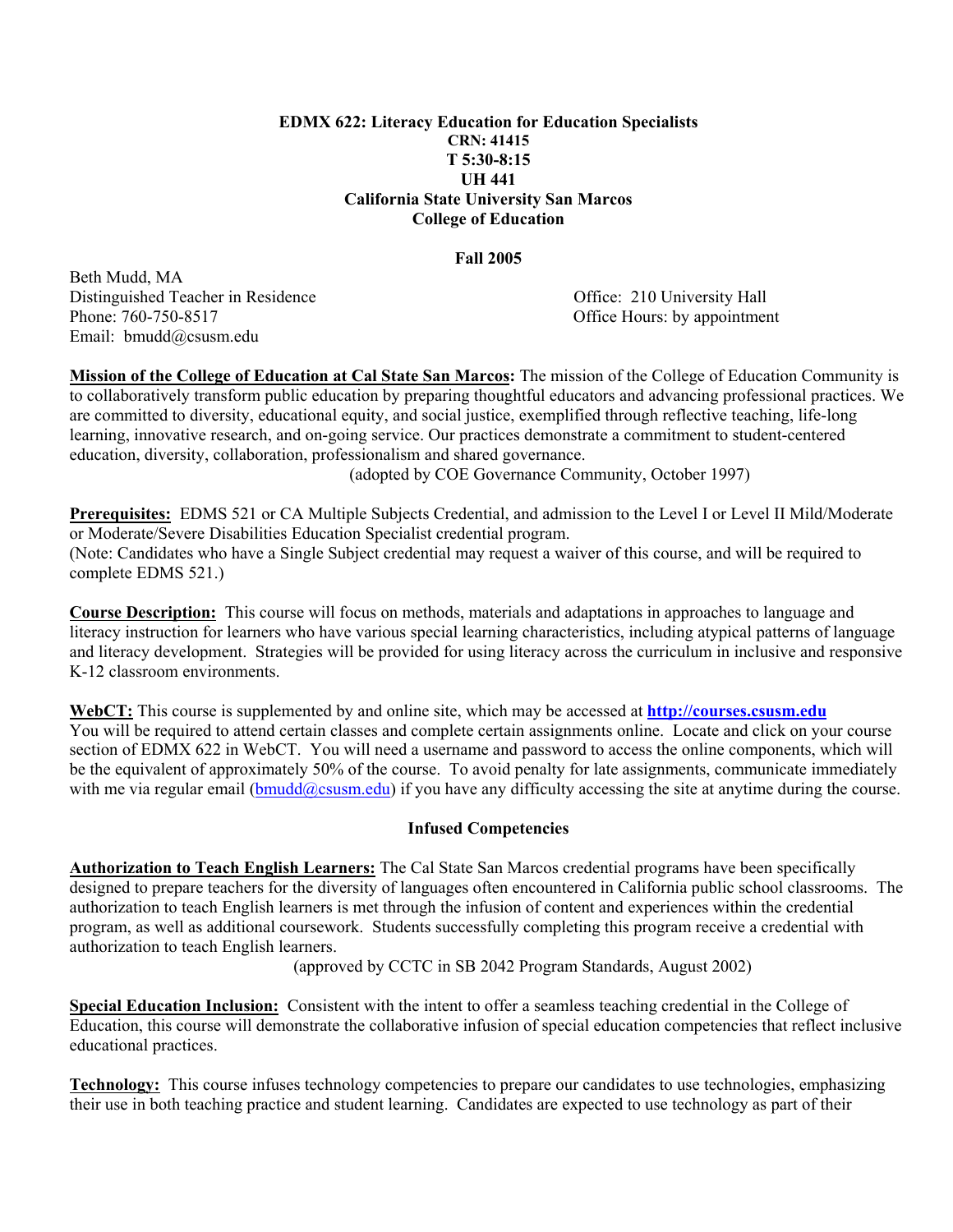professional practice as well as to research the topics discussed in this course. Students are encouraged to keep a digital copy of all assignments for use in a teaching portfolio. Details will be given in class.

#### **Accommodations and Policies**

**Students with Disabilities Requiring Reasonable Accommodations:** Students are approved for services through the Disabled Student Services Office (DSS). This office is located in Craven Hall 5205, and can be contacted by phone at (760) 750-4905, or TTY (760) 750-4909. Students authorized by DSS to receive reasonable accommodations should meet with their instructor during office hours or, in order to ensure confidentiality, in a more private setting.

# **College of Education Attendance Policy**

Due to the interactive nature of courses in the COE, and the value placed on the contributions of every student, students are expected to prepare for, attend, and participate in all classes. For extenuating circumstances contact the instructors **before** class is missed, and make arrangements to make up what was missed. At minimum, a student must attend more than 80% of class time, or s/he may not receive a passing grade for the course. If a student misses two class sessions or is late (or leaves early) for more than three sessions, the highest possible grade earned will be a "C". **Notification of absences does not allow students to assume they are automatically excused from class or making up missed class.** 

**WebCT Online Course Attendance and Participation:** Please note that this course includes class sessions online in WebCT. Students are also required to participate in online discussions and in online class activities. Credit for these requirements is embedded I the attendance and participation points, and in the assignment points for this course.

**Course Requirements:** Teacher education is a professional preparation program. It is expected that students will come to class prepared to discuss the readings, submit required assignments, and participate in class activities. Students are expected to adhere to academic honesty and integrity, standards of dependability, confidentiality and writing achievement. Because it is important for teachers to be able to effectively communicate their ideas to students, parents, colleagues, and administrators, writing that is original, clear and error-free is a priority for the College of Education. It is expected that work will be turned in on time. Please discuss individual issues with the instructor. Points will be deducted if assignments are submitted late (10% penalty per day late; no credit will be awarded if the assignment is one week late).

# **Teaching Performance Expectation (TPE) for EDMX 622**:

# **Primary Emphasis:**

| TPE              | <b>Description</b>                | <b>Course Assignment or Activity</b> |
|------------------|-----------------------------------|--------------------------------------|
| TPE <sub>3</sub> | Interpretation and Use of         | Readings, Best Practices Report and  |
|                  | Assessments                       | <b>Class Activities</b>              |
| TPE <sub>4</sub> | Making Content Accessible         | Readings, Discussions, Universal     |
|                  |                                   | Design Lesson Plan                   |
| TPE <sub>5</sub> | Ensure the Active and Equitable   | Readings, Discussions, Universal     |
|                  | Engagement of All Students in the | Design Lesson Plan, and Best         |
|                  | <b>Learning Process</b>           | Practices Instructional Plan Dev't.  |
| TPE 6d           | Developmentally Appropriate       | Readings, Lectures, Presentations;   |
|                  | Practices for Special Ed          | <b>Best Practices Report</b>         |
| TPE 9            | <b>Instructional Planning</b>     | Best Practices Report: Instructional |
|                  |                                   | Plan Dev't.                          |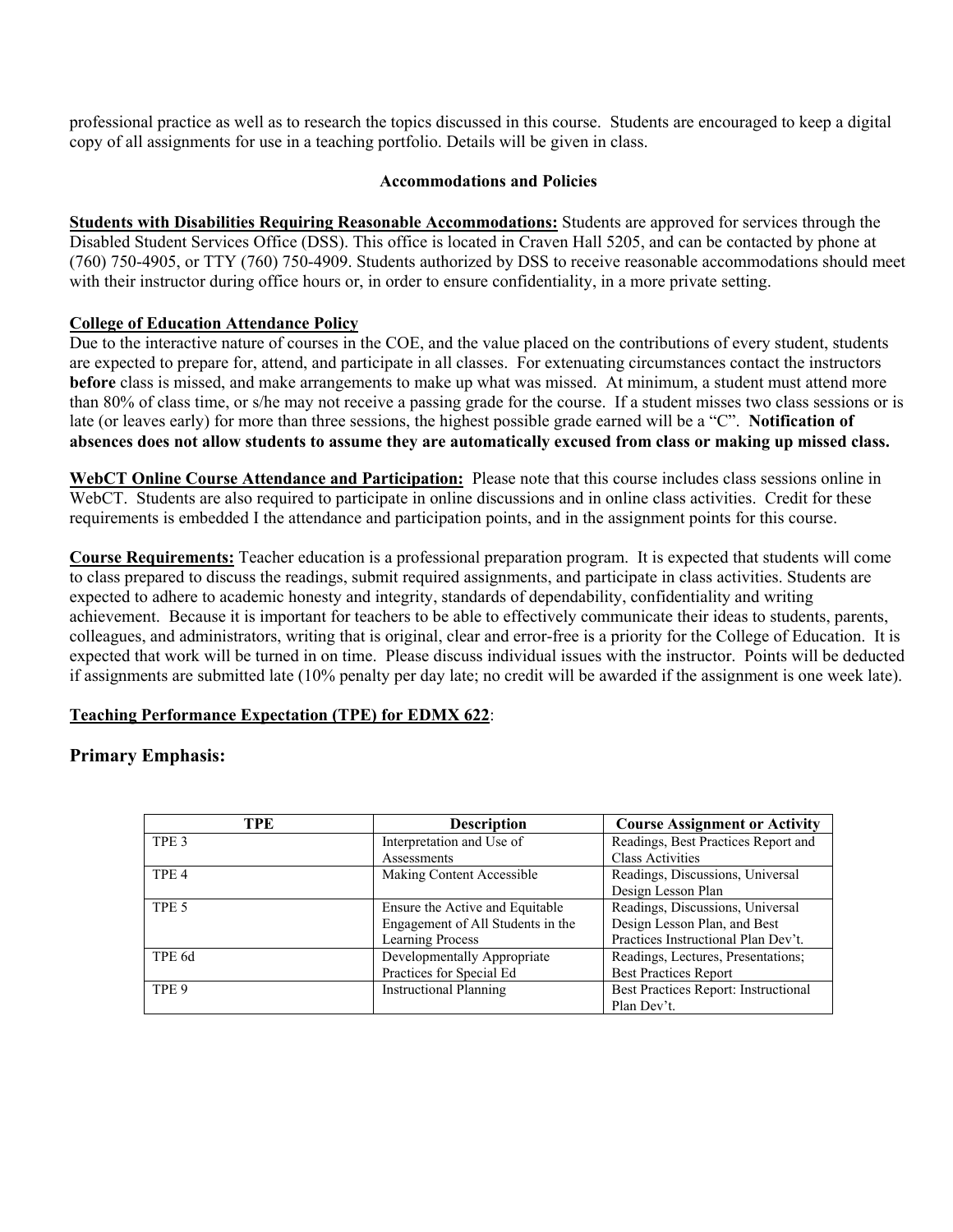## **Secondary Emphasis:**

| <b>TPE</b>       | <b>Description</b>                             | <b>Course Assignment or Activity</b>         |
|------------------|------------------------------------------------|----------------------------------------------|
| TPE <sub>2</sub> | Monitoring Student Learning During Instruction | Readings, Discussions, Simulations           |
| TPE 6a-b         | Developmentally Appropriate Practices in the   | Readings, Lectures, Presentations, Best      |
|                  | <b>Elementary Grades</b>                       | Practices Report                             |
| TPE <sub>7</sub> | Teaching English Language Learners             | Readings, Discussions, Universal Design      |
|                  |                                                | Lesson Plan                                  |
| TPE <sub>8</sub> | Learning about Students                        | Readings, Facts about Learning Challenges    |
|                  |                                                | activity                                     |
| <b>TPE 10</b>    | <b>Instructional Time</b>                      | Best Practices Report: Instructional Plan    |
|                  |                                                | Dev't.                                       |
| <b>TPE 11</b>    | Social Environment                             | Best Practices Report: Instructional Plan    |
|                  |                                                | Dev't                                        |
| <b>TPE 12</b>    | Professional, Legal, and Ethical Obligation    | Special Education Law discussions; class     |
|                  |                                                | simulations                                  |
| <b>TPE 13</b>    | Professional Growth                            | Literacy for Education Specialists Portfolio |
| <b>TPE 14</b>    | <b>Educational Technology</b>                  | Universal Design Lesson Plan; Best Practices |
|                  |                                                | Instructional Plan Dev't.                    |
| <b>TPE 15</b>    | Social Justice and Equity                      | Readings, Discussions, Course Portfolio      |

# **Course Content and Performance Goals:**

(Education Specialist Credential Requirements)

- Goal 1: develop a sensitivity to and appreciation for children with special learning needs.
- Goal 2: examine the California Language Arts Framework and Standards, and gain an understanding of the curriculum of language and literacy as they are taught in the elementary, middle and secondary school.
- Goal 3: gain an understanding of how patterns of typical and atypical language development influence student academically, socially and behaviorally in today's classrooms.
- Goal 4: become familiar with current approaches to the teaching of reading and writing of children with special learning needs.
- Goal 5: understand the value of specifically designed academic instruction lessons in English for students with diverse cultural and linguistic backgrounds.
- Goal 6: become sensitive observers of children's language-using behaviors.
- Goal 7: become familiar with formal language and literacy assessment instruments and their usefulness in designing appropriate instruction
- Goal 8: become familiar with informal language and literacy assessments, such as portfolios, performance and presentation options, and their usefulness in designing appropriate instruction.
- Goal 9: demonstrate the ability to design and adapt instruction and classroom environment which are responsive to all learners.
- Goal 10: translate language and literacy assessment and evaluation results into effective instructional goals and objectives for all learners.
- Goal 11: understand middle and secondary language and literacy issues in today's classrooms.
- Goal 12: develop an appreciation for the need of all learners to experience success in middle and secondary classrooms.
- Goal 13: develop effective collaboration skills which will assist in positively influencing language and literacy curriculum decisions in today's schools.
- Goal 14: develop the ability to select appropriate materials and instructional strategies to meet the individual needs of students.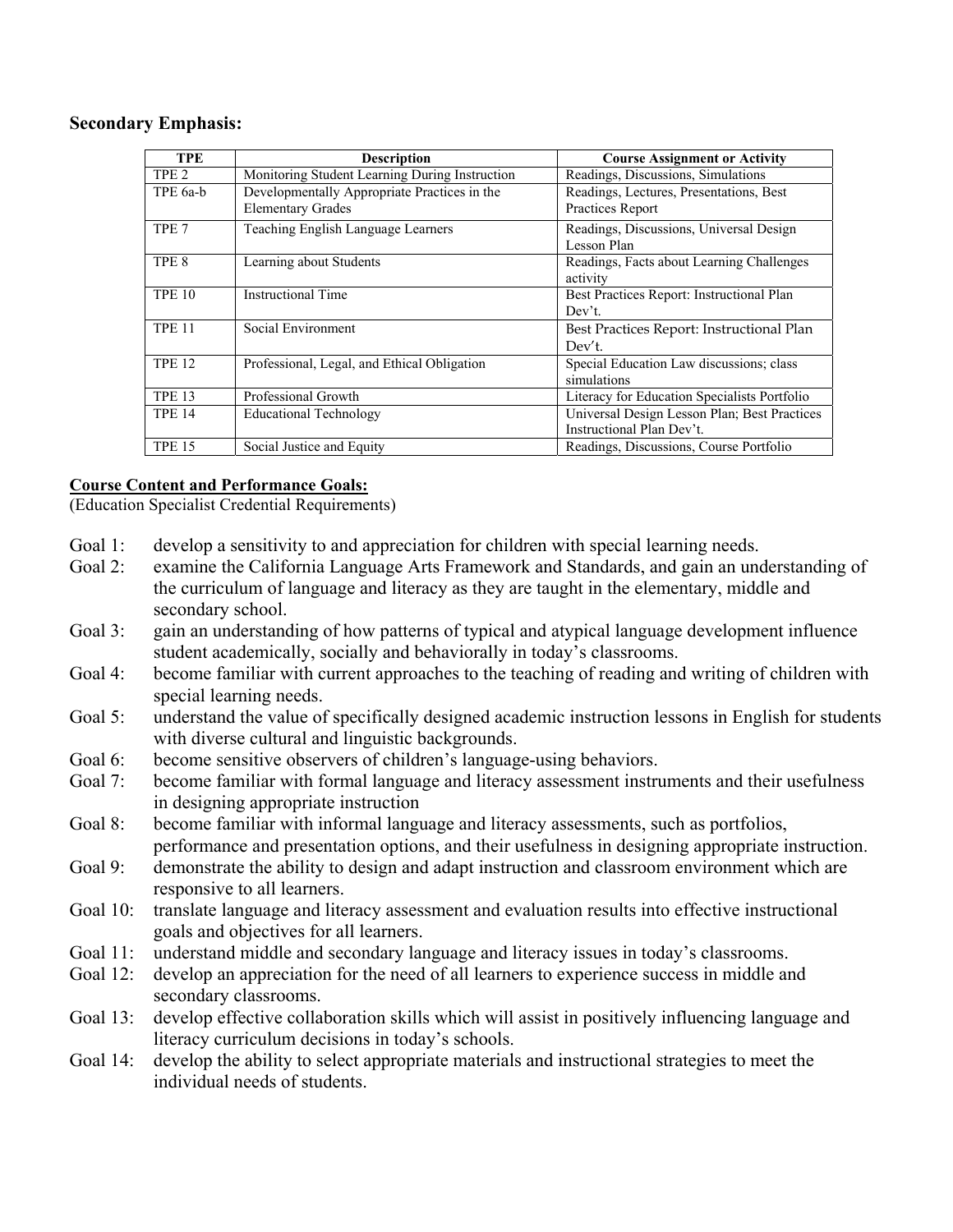Goal 15: develop a respect for each students, his/her abilities and background, and the student's rights to instruction that meets his/her individual needs.

## **Required Texts:**

- 1. Choate, J. S. (2000). *Successful inclusive teaching: (4th ed.).* Needham Heights, MA: Allyn and Bacon.
- 2. Lenski, S., Wham, M., and Johns, J. (1999). *Reading and learning strategies for middle and high school students*. Dubuque, IA: Kendall/Hunt.

## **Required Websites:**

- 1. Curriculum Development and Supplemental Materials Commission (1999). *Reading/Language Arts Framework for California Public Schools.* California Department of Education. Also at: http://www.cde.ca.gov/cdepress/lang\_arts.pdf
- 2. Council for Exceptional Children Website: www.cec.sped.org
- 3. Quiocho, A., Macintosh, D., and Hood, A. (2000) *Readinginstruction portfolio:*http://www.csusm.edu/Quiocho/rip.html (Focus: Hood, A. *Special Needs Considerations)*
- 4. Visual and Performing Arts Standards: (http://www.cde.ca.gov/cdepress/standards-pdfs/visual-performingarts.pdf)
- 5. Managing RICA PowerPoint: http://courses.csusm.edu/ricastudy/module01/Managingrica.htm
- 6. Citing Research: http://citationmachine.net/
- 7. The abridged version of The American Psychological Association (APA) Manual: www.apastyle.org

## **Recommended Texts:**

- 1. Cunningham, P. (2000). *Phonics they use: Words for reading and writing.* New York: Longman.
- 2. Cunningham, P., & Allington, R.L. *Classrooms that work: They all can read and write.*
- 3. Longman. (2000). *Dictionary of american english*. New ed., 2nd ed. ed. White Plains, NY: Addison Wesley Longman.
- 4. Marzano, Robert, Debra Pickering, Jane Pollock, and . *Classroom instruction that works: research-based strategies for increasing student achievement.* Alexandria: ASCD, 2001.
- 5. Stephanie, H., & Goudvis, A. (2000). *Strategies that work*. Portland, ME: Stenhouse Publishers.
- 6. Thousand, Villa, & Nevin(2002) *Creativity and collaboration: The practical guide to empowering students, teachers, and families.* Baltimore: Brookes.
- 7. Tompkins, G.E. (2001). *Literacy for the 21st century: A balanced approach.* Upper Saddle River, NJ: Merrill.

| Assignments:                 | <b>Points:</b> | <b>Due Date:</b> |
|------------------------------|----------------|------------------|
| How Do You Do?               | 5              | 8/30             |
| <b>Atypical Paper</b>        | 10             | 9/20             |
| <b>Atypical Presentation</b> | 10             | 9/20             |
| <b>Online Classes</b>        | 10             | See Schedule     |
| Lenski Presentations         | 10             | 10/25            |
| Literature Circles           | 10             | See Schedule     |
| <b>Best Practices</b>        | 20             | 11/15            |
| Course Self Evaluation       | 5              | 12/6             |
| Course Attendance and        |                |                  |
| Participation                | 20             | Ongoing          |
| <b>Total Points:</b>         | 100            |                  |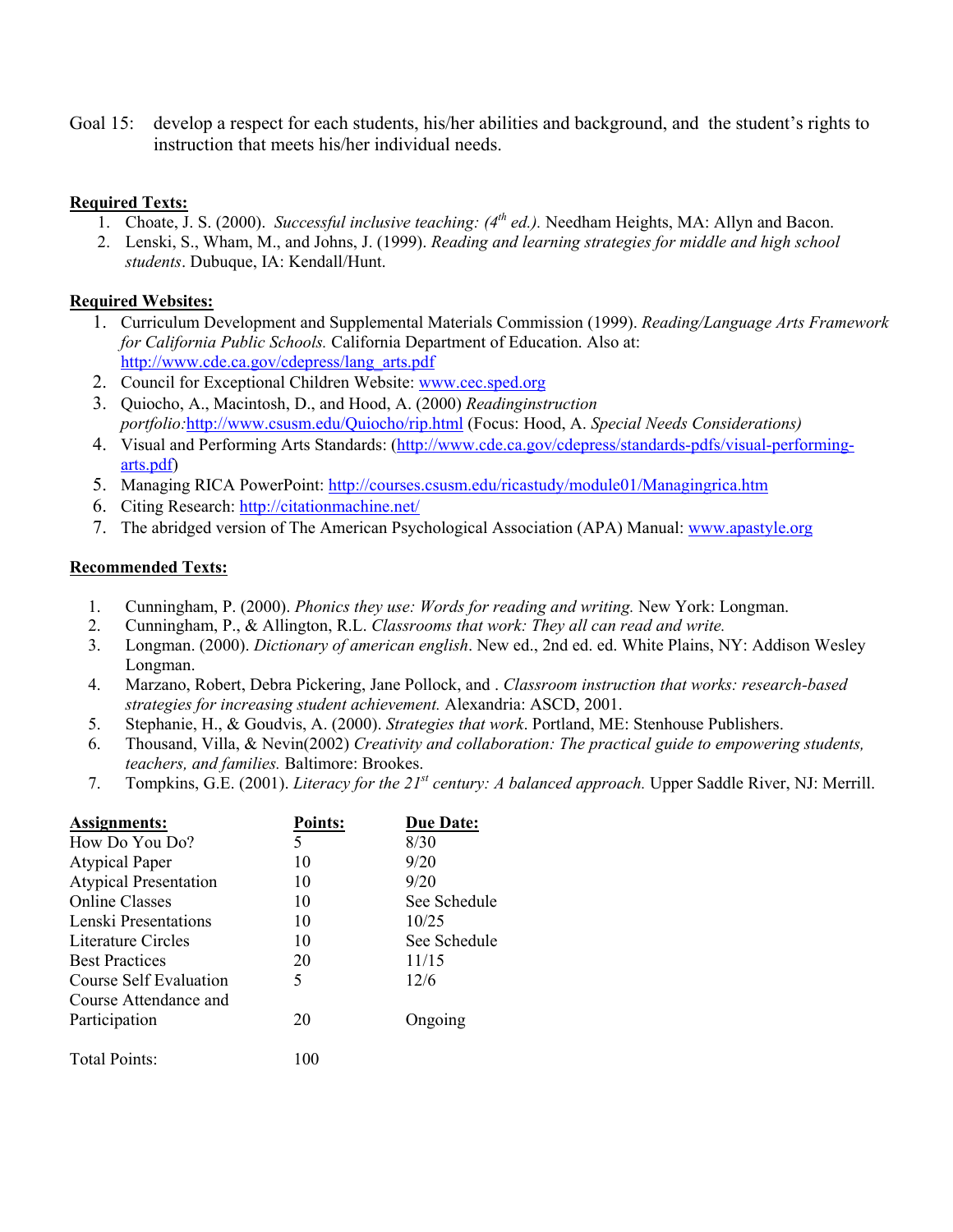Name\_\_\_\_\_\_\_\_\_\_\_\_\_\_\_\_\_\_\_\_\_\_\_\_ Phone number \_\_\_\_\_\_\_\_\_\_\_\_\_\_\_\_\_\_\_

Email address\_\_\_\_\_\_\_\_\_\_\_\_\_\_\_\_\_\_\_\_\_\_\_

**Face to Face attendance is worth 2 points each day**. One point for attendance (arriving on time, staying until end of class) and one point for participating (in whole class and small group activities and discussions). **Online classes are worth 2 points each**.

| 8/30  | $\sqrt{2}$             | OL #1<br>$\sqrt{2}$<br>OL #2<br>/2   |
|-------|------------------------|--------------------------------------|
| 9/06  | /2                     | OL #3<br>/2                          |
| 9/20  | /2                     | OL #4<br>$\sqrt{2}$<br>OL #5<br>/2   |
| 9/27  | /2                     | OL#6<br>$\sqrt{2}$ (12 points total) |
| 10/25 | /2                     |                                      |
| 11/08 | /2                     |                                      |
| 11/15 | /2                     |                                      |
| 11/29 | /2                     |                                      |
| 12/06 | $/2$ (18 points total) |                                      |

# **Participation in Literature Circles is worth 2 points each.**

Lit Circle  $#1$  /2 Lit Circle  $#2$  /2 Lit Circle #3  $\overline{\qquad}$  /2 Lit Circle  $#4$  /2 Lit Circle #5  $/2$ Lit Circle  $\#6$  /2 (12 points total)

# **Assignments:**

| 73-79 pts = $C$              | 70-72 pts = $C-$ | $60-69 = D$     | 0-59 pts = $F$    |
|------------------------------|------------------|-----------------|-------------------|
| 93-100 pts = $A$             | 90-92 pts = $A-$ | 83-89 pts = $B$ | 80-82 pts = $B$ - |
| <b>Grading Scale</b>         |                  |                 |                   |
| <b>Total</b>                 | /100             | Grade           |                   |
| Course Self Eval.            | '5               |                 |                   |
| <b>Best Practices</b>        | /20              |                 |                   |
| Lenski Presentation          | /10              |                 |                   |
| <b>Atypical Presentation</b> | 8/               |                 |                   |
| <b>Atypical Paper</b>        | /10              |                 |                   |
| How do you do?               | '5               |                 |                   |
|                              |                  |                 |                   |